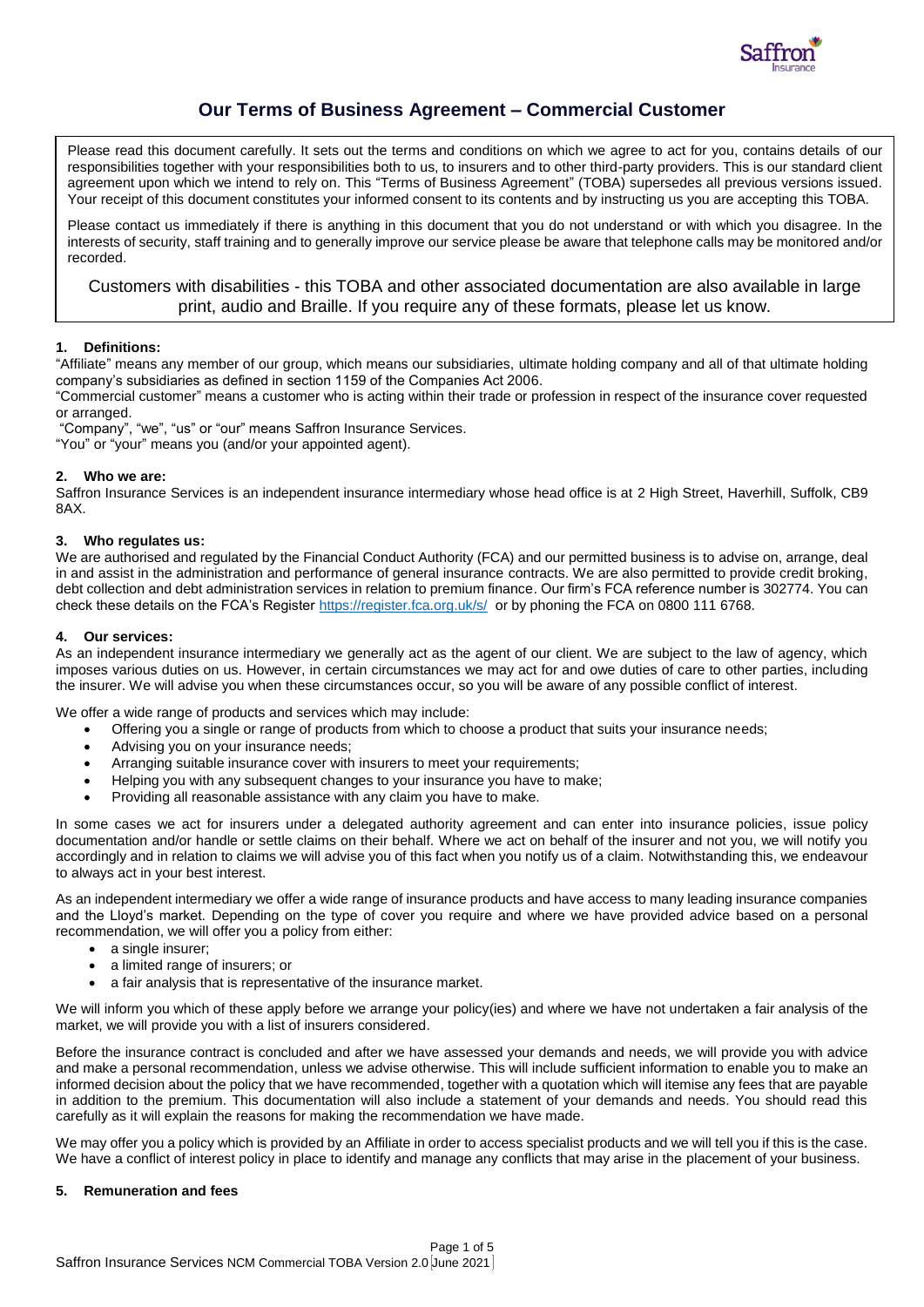

In most cases we are paid by commission from the insurer, but in some circumstances we may charge you a fee instead of commission or a combination of both, in which case this will be confirmed to you in writing at the time of incepting or renewing your policy. Where we charge a fee this will not be liable for insurance premium tax or value added tax (insurance is a VAT exempt industry). There may be occasions when an additional fee is sought, for example any changes to the risk that require significant further advice and placement of additional coverage or substantial involvement in any large, difficult or complex claims.

We will also make individual client administration charges of £45.00 per policy for arranging a policy, £45.00 per policy for renewing a policy and £30.00 per policy to cover mid-term adjustments, short period or mid-term cancellations (up to a maximum of £500.00 per client per year). In addition, if you make a change or cancel your policy mid-term which results in a return premium, we will retain all fees and any commission to cover our administration and advisory services. We will advise you of the amount of any charge before you become liable to paying it.

In addition to your fee and/or commission some insurers may make additional payments to us reflecting the size and/or profitability of our account with them and/or in respect of work we undertake on their behalf.

You are entitled, at any time, to request information regarding any commission which we may have received as a result of placing your insurance business.

#### **6. Duty of fair representation**

You must be sure that the information you have given to us to pass on to the insurers is a "fair presentation" of the risk. This means that you must have clearly disclosed every material circumstance which you, your senior management, or persons responsible for arranging your insurance knows or ought to know following a reasonable search. A material circumstance is one which may influence an insurers' judgement over whether to take the risk, and if so on what terms. If you are in doubt as to whether a circumstance is material then you should disclose it.

Furthermore, you must inform us if any of the information provided to us has changed. If it has, then you must tell us about the changes before we arrange cover. Your duty to notify material changes in the risk applies when you purchase an insurance policy, throughout the life of the policy and when you renew that policy.

Please note that failure to disclose a material circumstance may entitle an insurer to impose different terms on your cover or reduce the amount of a claim payable. In some cases your cover could be invalidated, which would mean that a claim would not be paid.

#### **7. Quotations**

Unless otherwise agreed any quotation given will normally remain valid for a period of 30 days from the date it is provided to you. We reserve the right to withdraw or amend a quotation in certain circumstances, for example, where the insurer has altered their premium / terms for the insurance since the quotation was given, where there has been a change in the original risk information / material circumstances disclosed or if a claim / incident has occurred since the terms were offered.

#### **8. Renewals**

You will be provided with renewal terms in good time before expiry of the policy, or notified that renewal is not being invited. Unless you advise otherwise renewals are invited on the basis that there have been no changes in the risk or cover required, other than those specifically notified to us or your insurers (see section on "Duty of fair presentation").

It is very important that you check the information provided at renewal to confirm it remains accurate and complete. If any of the information is incorrect or if your circumstances have changed you should contact us immediately so we can update your details.

#### **9. Mid-term transferred business**

When we are appointed to service insurance policies other than at their inception or renewal and which were originally arranged via another party, we shall not be liable during the current insurance period for any loss arising from any errors or omissions or gaps in your insurance cover or advice not supplied by us. Should you have any concerns in respect of a policy, which has been transferred to us, or if you require an immediate review of your insurance arrangements, you must notify us immediately. Otherwise we shall review your insurance arrangements and advise accordingly as each policy falls due for renewal.

#### **10. Claims**

You must notify any claim or circumstance that may or could give rise to a claim under your policy in accordance with the conditions of your policy. Failure to notify insurers promptly may entitle them to deny your claim. You should not admit liability or agree to any course of action, other than emergency measures carried out to minimise the loss, or in the interest of health and safety, until you have obtained agreement from your insurer. When you notify us of a claim you should provide us with details of all material facts concerning the claim.

Your policy documentation will describe in detail the procedures and conditions in connection with making a claim. Where appropriate, and as set out in your policy document, we will provide you with assistance in submitting a claim and in seeking to obtain reimbursement for you. We will transmit claims payments to you as soon as possible after they have been received on your behalf. However, in the event that an insurer becomes insolvent or delays making settlement of a claim, we do not accept liability for any unpaid amounts. Where we act for the insurer in relation to a claim we will advise you of this when you notify us of the claim.

#### **11. Cancellation clause**

Your insurance contract may include a cancellation clause giving you the right to cancel your policy. If you decide to cancel your policy in accordance with any timeframes stipulated in your policy, and subject to not having made or intimated a claim, you may be entitled to a refund of premium paid. Please note our commission and, where appropriate fees, are fully earned from the date the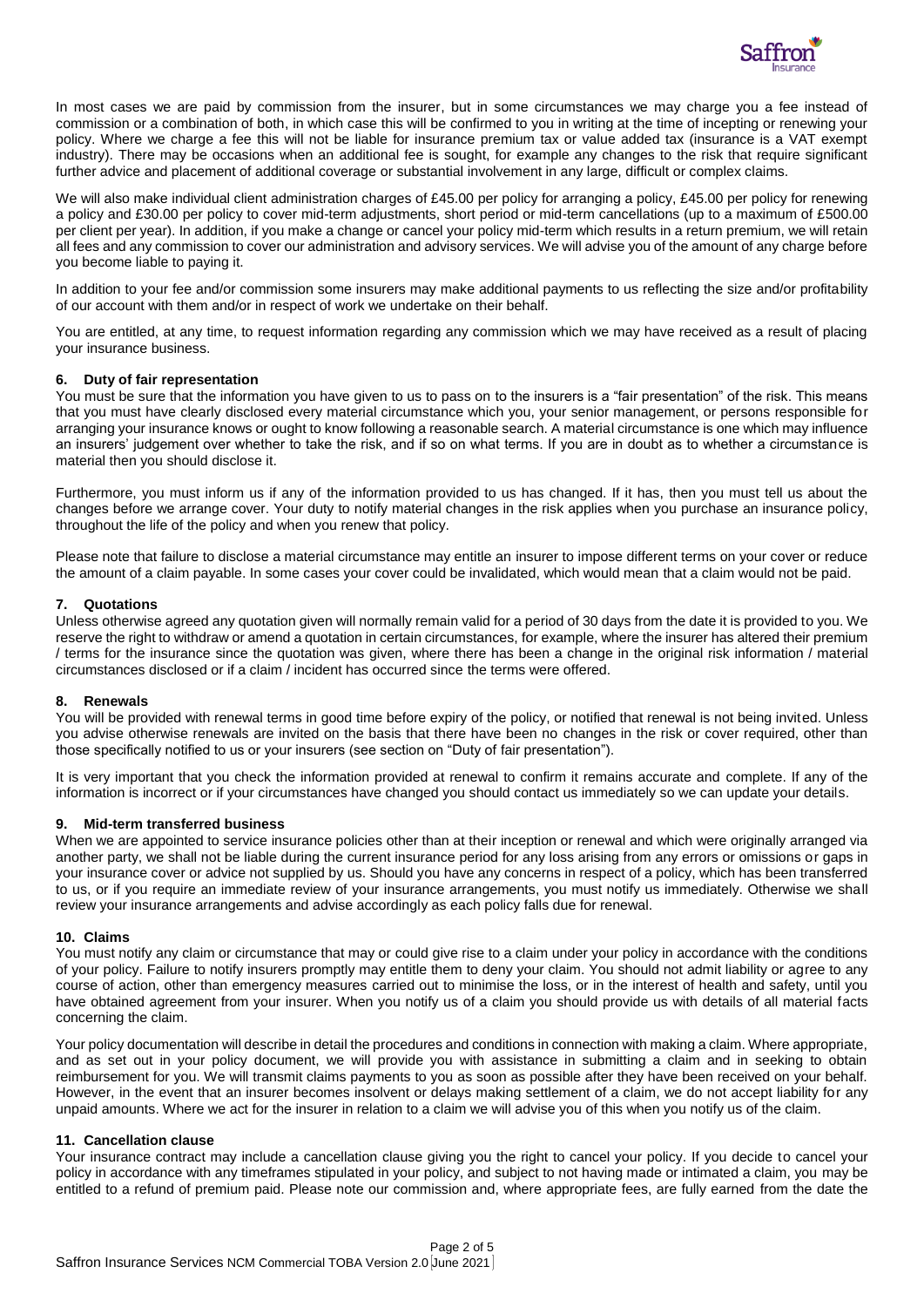

policy commences and will not be refundable. If you fail to pay your premium to us by the due date, we reserve the right to instruct insurers to cancel your policy.

### **12. Product documentation**

You should review the policy documents carefully to ensure they accurately reflect the cover, conditions, limits and other terms that you require. Particular attention should be paid to policy conditions and warranties as failure to comply with these could invalidate your policy. Claims can arise, under certain types of insurance contract, long after the expiry of the policy. It is therefore important that you retain and keep safely all documents associated with your policy.

## **13. Premium**

Once your contract of insurance has been concluded, we will send you an invoice (also referred to as a debit note). You must pay the premium due in accordance with payment dates specified in the invoice. Failure to meet the payment date may lead insurers to cancel your policy. No payment shall be deemed to have been received until we have received cleared funds. Where insurers have specified that the premium must be received by a certain date, failure to comply can result in automatic termination of your insurance contract.

We shall be entitled (but not obliged) without providing notice to you to set off amounts due to us from you, against any amounts which we may receive on your behalf i.e. claims moneys, refunded premiums and other sums.

### **14. Premium finance**

In arranging premium finance, we act as a credit broker to provide you with a premium finance facility which is designed solely for the purposes of facilitating a loan for repayment of insurance premiums. We will only provide you with information about this payment option on a non-advised basis from which you will need to make your own decision as to the suitability of this facility and whether you wish to proceed. Where we arrange premium finance on your behalf we are remunerated for our assistance in putting this financing in place. We can provide details of our remuneration on request.

When arranging premium finance your premium finance provider may undertake an enquiry with credit reference agencies who will add details of the search and the application to their record about you, whether or not the application proceeds. Further details will be provided when an application for finance is made. Insurers own credit facilities may also be available if appropriate.

Where you pay your premium by instalments and use a premium finance provider, if any direct debit or other payment due in respect of the credit agreement you enter into to pay insurance premiums is not met when presented for payment or if you end the credit agreement we will be informed of such events by your premium finance provider. If you do not make other arrangements with us or your premium finance provider to pay the insurance premiums you acknowledge and agree that we may, at any time after being so informed, instruct on your behalf the relevant insurer to cancel the insurance (or, if this occurs shortly after the start or renewal of the insurance, to notify the insurer that the policy has not been taken up) and to collect any refund of premiums which may be made by the insurer. If any money is owed to a premium finance provider under your credit agreement or if they have debited us with the amount outstanding we will use any refund received to offset our costs and you will be responsible for paying any remaining time on risk charge and putting in place any alternative insurance and / or payment agreements you need. You also agree that we may hold to the order of the premium finance provider any claims monies due to you in the event that you are in default of your credit agreement.

### **15. Client money**

Client money is money that we receive and hold on behalf of our clients during the course of our dealings such as premium payments, premium refunds and claim payments. Unless we request you to pay the insurer directly, this money will be held by us as agent of the insurer in accordance with the agreement we have in place with each insurer. This means that when we have received your cleared premium, it is deemed to have been paid to the insurer. We pay ourselves commission upon receipt of your cleared premium which may be prior to payment of the premium to the insurer.

We are required to hold all client monies, including yours, in a trust account, the purpose of which is to protect you in the event of our financial failure since, in such circumstances; our general creditors would not be able to make claims on client money as it will not form part of our assets. We hold all client monies with one or more approved banks, as defined by the FCA, in a Non-Statutory Trust bank account. Under these arrangements we are permitted to, and may:

- For the purpose of effecting a transaction on your behalf, pass your money to another intermediary, including those resident outside the UK who would therefore be subject to different legal and regulatory regimes. In the event of a failure of the intermediary, this money may be treated in a different manner from that which would apply if the money were held by an intermediary in the UK. Please inform us if you do not agree to this.
- Retain for our own use, any interest earned on client money.

### **16. Insurer security**

Whilst we make every effort to place your insurances with insurers that are financially sound we do not guarantee or otherwise warrant the solvency of any insurer we place your insurances with. If you have any concerns regarding any insurer chosen to meet your insurance requirements you should inform us as soon as possible and we will discuss them with you. A liability for the premium, whether in full or pro rata, may arise under policies where a participating insurer becomes insolvent.

## **17. Termination of this TOBA**

You or we may terminate our authority to act on your behalf by providing at least 14 days' notice in writing (or such other period we agree). Termination is without prejudice to any transactions already initiated by you, which will be completed according to this TOBA unless we agree otherwise in writing. You will remain liable to pay for any transactions or adjustments effective prior to termination and we shall be entitled to retain any and all commission and/or fees payable in relation to insurance cover placed by us prior to the date of written termination of our authority to act on your behalf.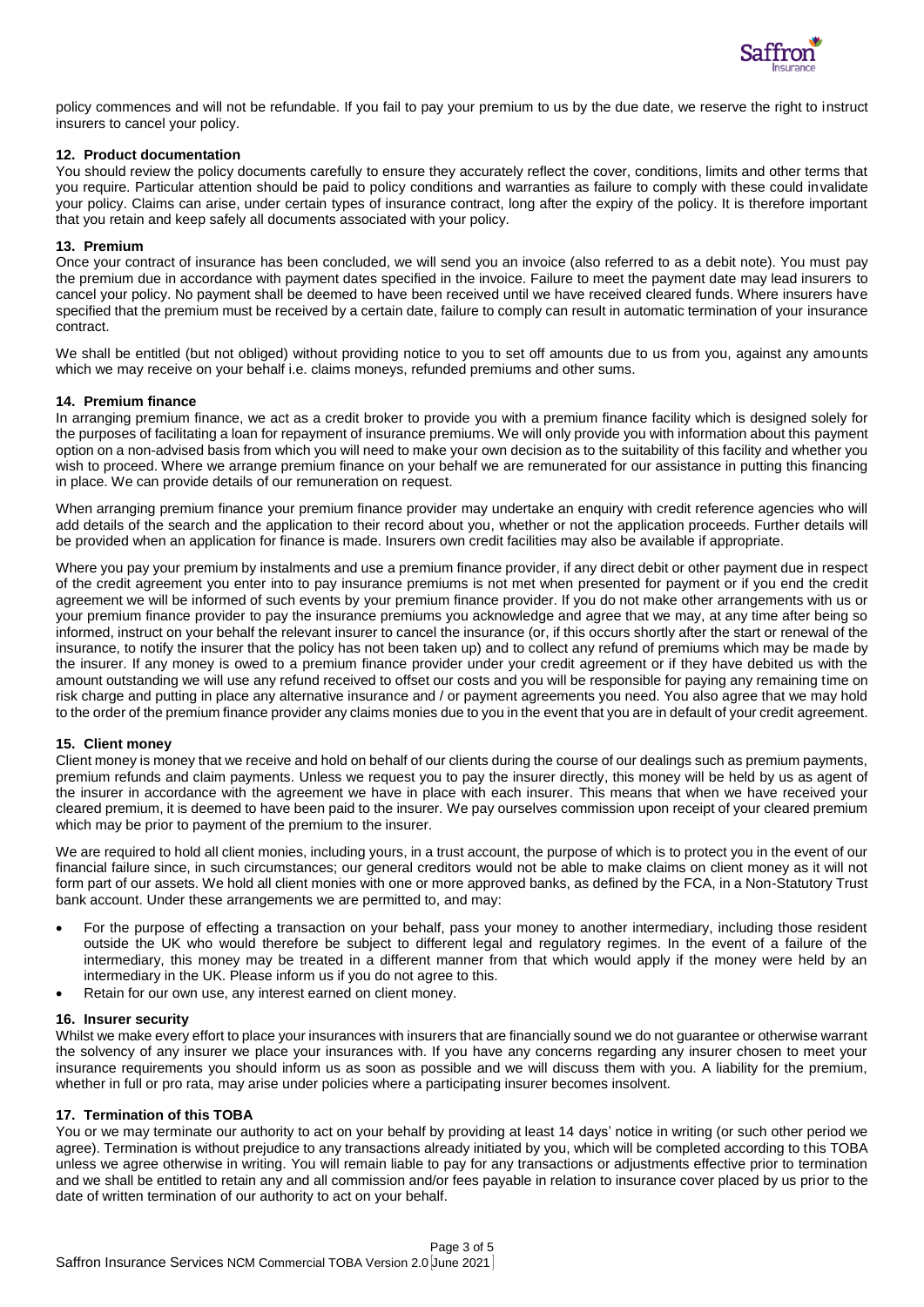

# **18. Complaints**

In the event that you are unhappy with the service we have provided to you and you wish to make a complaint, please contact us in writing at: Steve Seekings, 2 High Street, Haverhill, Suffolk, CB9 8AX or by telephone at: 01799 522293 or email at: insure@saffroninsurance.co.uk. Should you remain dissatisfied with our handling of your complaint, or its outcome, you may be eligible to take your complaint direct to the Financial Ombudsman Service who can be contacted on 0800 023 4567 (website: [www.financial-ombudsman.org.uk\)](http://www.financial-ombudsman.org.uk/).

### **19. Compensation**

We are covered by the Financial Services Compensation Scheme ("FSCS"), which deals with claims against FCA regulated firms that are insolvent or are no longer trading. You may be entitled, therefore, to compensation from the FSCS if we are unable to pay a valid claim made against us. This depends on the type of service we have provided you with, the type of insurance we have placed on your behalf and the circumstances of the claim. Full details and further information on the scheme are available from the FSCS (website[: www.fscs.org.uk\)](http://www.fscs.org.uk/).

### **20. Confidentiality**

Information provided by you may be held, processed, disclosed and used by ourselves, our professional advisers and any associated companies in servicing our relationship with you. Unless you notify us otherwise, you agree to the storage, use and disclosure of such information. All the activities that we undertake on your behalf, as described in this agreement, are provided for your exclusive use. All recommendations, proposals, reports and other information supplied to you in connection with these services are for your sole use and you agree not to make this information available to any third party without our express written permission. We reserve the right to take action to protect proprietary information.

# **21. General Data Protection Regulations**

We will process your data responsibly, fairly and in strict accordance with the General Data Protection Regulations (GDPR) effective May 2018. These regulations replace the Data Protection Act 1998 ("DPA") and require wider disclosure of compliance than the previous DPA, including (but not limited to):

- Our lawful purpose of processing;
- The information we collect, and how we use and share that information;
- How long we keep information, including the purposes (e.g. administer your policy);
- The technical and organisational measures we have in place to safeguard your information;
- Your rights as an individual data subject; and
- Our approach to marketing

As with many organisations, and to ensure clients can easily access details on the areas listed above, we have developed a separate Privacy Notice. This can be found on our website at www.saffroninsurance.co.uk/privacy-notice alternatively you can obtain a copy by writing to us.

It is vitally important to take time to read this document carefully as it contains full details of the basis on which we will process your personal data, such as collecting, using, sharing, transferring and storing your information.

It is also your obligation to ensure you show this notice to all parties related to any insurance arrangement. If you have given us information about someone else, you are deemed to have their permission to do so.

If you have any questions, including requiring a copy of the Privacy Notice, or any further information about our approach to the GDPR you can e-mail insure@saffroninsurance.co.uk or write to Colin Fellows, 2 High Street, Haverhill, Suffolk, CB9 8AX.

### **22. Bribery and corruption**

We have no tolerance for bribery and corruption and this policy extends throughout the Company for all of its dealings and transactions in all countries in which we operate. Our financial crime policy is updated in line with the changes in law, changes in our business and our reputational demands. All employees are required to comply with this policy.

Both parties agree to comply fully with the requirements of the Bribery Act 2010, and will not engage in any of the following activity:

- promising or giving of an advantage, financial or otherwise, to another person to bring about an improper performance or to reward such improper performance
- requesting, agreeing to receive or accepting of an advantage, financial or otherwise to act improperly
- bribe a foreign public official to do or reward them for doing, something improper

### **23. Money laundering**

In order to comply with our obligations under the money laundering legislation and regulations in relation to the Proceeds of Crime Act, you agree to provide us with any such evidence and information about your identity and that of any associates as we may reasonably require.

### **24. Sanctions**

Both parties shall pay due regard to, and co-operate in respect of the observance of, any applicable international economic, financial or trade sanctions legislation.

### **25. Third party rights**

Unless otherwise agreed between us in writing, no term of this TOBA is enforceable under the Contracts (Rights of Third Parties) Act 1999.